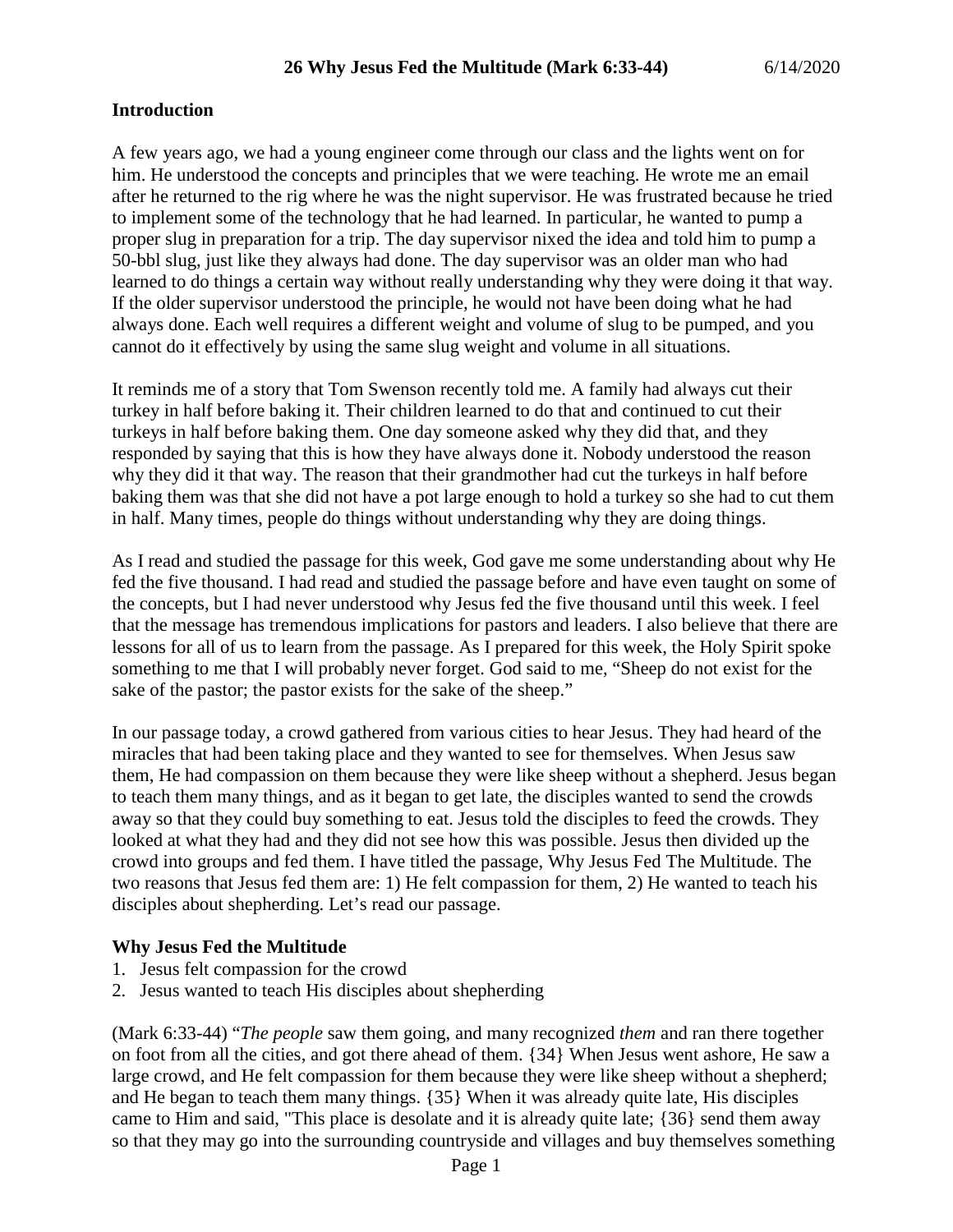to eat." {37} But He answered them, "You give them *something* to eat!" And they said to Him, "Shall we go and spend two hundred denarii on bread and give them *something* to eat?" {38} And He said to them, "How many loaves do you have? Go look!" And when they found out, they said, "Five, and two fish." {39} And He commanded them all to sit down by groups on the green grass. {40} They sat down in groups of hundreds and of fifties. {41} And He took the five loaves and the two fish, and looking up toward heaven, He blessed *the food* and broke the loaves and He kept giving *them* to the disciples to set before them; and He divided up the two fish among them all. {42} They all ate and were satisfied, {43} and they picked up twelve full baskets of the broken pieces, and also of the fish. {44} There were five thousand men who ate the loaves."

## **1. Jesus Felt Compassion for the Crowd**

Our text begins with the people seeing Jesus and His disciples going. Two things had just happened. Jesus had just heard that John the Baptist had been beheaded by Herod. In Matthew's account, he records that when Jesus heard about John, He withdrew from there in a boat to a secluded place by Himself; and when the people heard of this, they followed Him on foot from the cities." Jesus was impacted by the death of John. He withdrew to a solitary place to grieve over the greatest prophet and the forerunner of His own ministry. Grieving over the death of our loved ones is a normal and natural thing. When Lazarus died, Jesus wept. Jesus had emotions and feelings like we do. He was fully God and fully man, and He had feelings like we do.

(Mark 6:33) "*The people* saw them going, and many recognized *them* and ran there together on foot from all the cities, and got there ahead of them."

(Matt 14:13) "Now when Jesus heard *about John,* He withdrew from there in a boat to a secluded place by Himself; and when the people heard *of this,* they followed Him on foot from the cities."

The second thing that had just happened was the disciples had come back from their ministry trips and reported to Him all that they had done. He knew that they were tired and worn out from their ministry. So, Jesus had told them in verse thirty-one to come away by themselves to a secluded place and rest. Jesus needed some time to Himself and the disciples needed some rest, so He was taking them to a secluded place for some rest. The people had seen them going and they ran ahead and got there ahead of Jesus and the disciples.

(Mark 6:30-31) "The apostles gathered together with Jesus; and they reported to Him all that they had done and taught. {31} And He said to them, "Come away by yourselves to a secluded place and rest a while." (For there were many *people* coming and going, and they did not even have time to eat.)"

When Jesus went ashore, He saw a large crowd, and He felt compassion for them. He was looking for a secluded place and what He found was a crowd of people waiting for Him. It looked like this crowd of people had ruined His plans for Himself and for the disciples. But that was not Jesus' attitude. He was not thinking of Himself. Mark records that Jesus felt compassion for them. The word compassion in the Greek is splanchnizomai (Strong's G4697), which means to have the bowels yearn, feel sympathy, to pity, to be moved with compassion. This is used 24 times in the NT. It is something from deep within, from your bowels. Sometimes it is translated as "felt compassion." (Mark 6:34, 8:2, Luke 7:13, 10:33)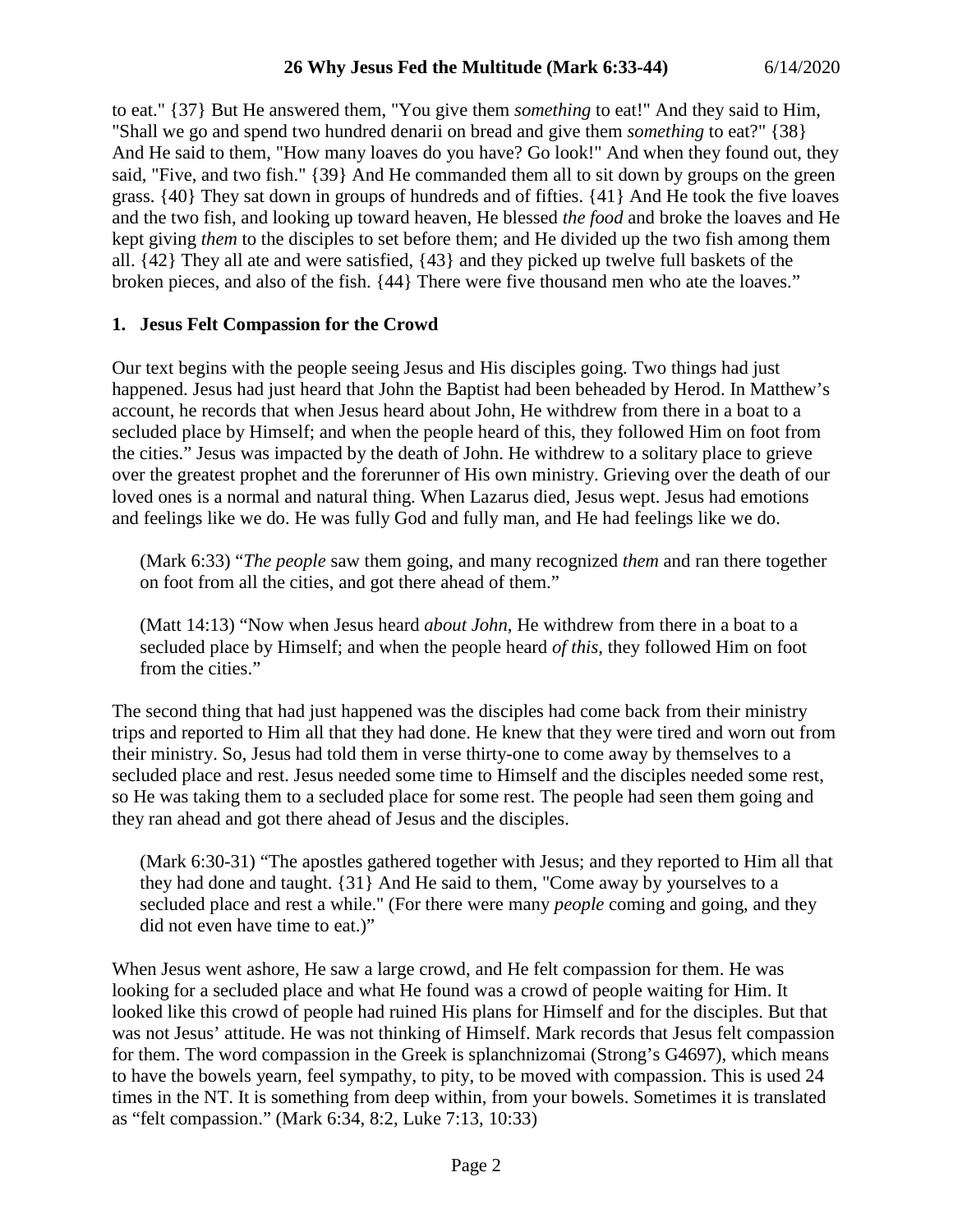(Mark 6:34) "When Jesus went ashore, He saw a large crowd, and He felt compassion for them because they were like sheep without a shepherd; and He began to teach them many things."

(Mark 8:2) "I feel compassion for the people because they have remained with Me now three days and have nothing to eat."

(Luke 7:13) "When the Lord saw her, He felt compassion for her, and said to her, 'Do not weep."

(Luke 10:33) "But a Samaritan, who was on a journey, came upon him; and when he saw him, he felt compassion,"

Sometimes it is translated as "moved with compassion.) (Matt 20:34, Mark 1:41) In both cases it is a deep feeling of love, pity, sympathy, and compassion that moves you. Jesus was full of compassion.

(Matt 20:34) "Moved with compassion, Jesus touched their eyes; and immediately they regained their sight and followed Him."

(Mark 1:41) "Moved with compassion, Jesus stretched out His hand and touched him, and said to him, 'I am willing; be cleansed.'"

The word compassion is used 98 times in the Bible. In the OT, the primary word is racham (Strong's H7355), which means to love, to have mercy, to have compassion, and it is used 47 times. Throughout the Bible we see God pictured as a God who is full of mercy and compassion. Jesus was the perfect representation of the Father, and He was full of compassion. This crowd of people was not an interruption or disruption of His plans, He was moved with compassion to minister to them.

Sometimes Jesus was moved with compassion to heal. Sometimes He was moved to compassion because people were hungry (Mark 8:2). In our text today Jesus was moved with compassion because they were like sheep without a shepherd. He saw that these sheep needed someone to care about them. He saw they needed someone to lead them. He saw that they needed someone to protect them. He saw that they had a need for someone to provide for them. This multitude of people needed a shepherd, and Jesus was moved with compassion because of their need for a shepherd.

# **2. Jesus wanted to teach His disciples about shepherding**

After recording that Jesus was moved with compassion, Jesus did two things. First, He began to teach them many things. We do not know what He taught them, only that He taught them many things. Jesus fed the multitude of sheep with spiritual food. The second thing He did was to feed the crowd with physical food. One of the primary duties of a shepherd is to feed the flock, which is exactly what Jesus did.

If we were to write a job description for pastors, at the top of the list would be preaching. Churches should try to find a pastor who can preach God's word. But, there are many other duties and responsibilities. Let's take a quick look at some of these.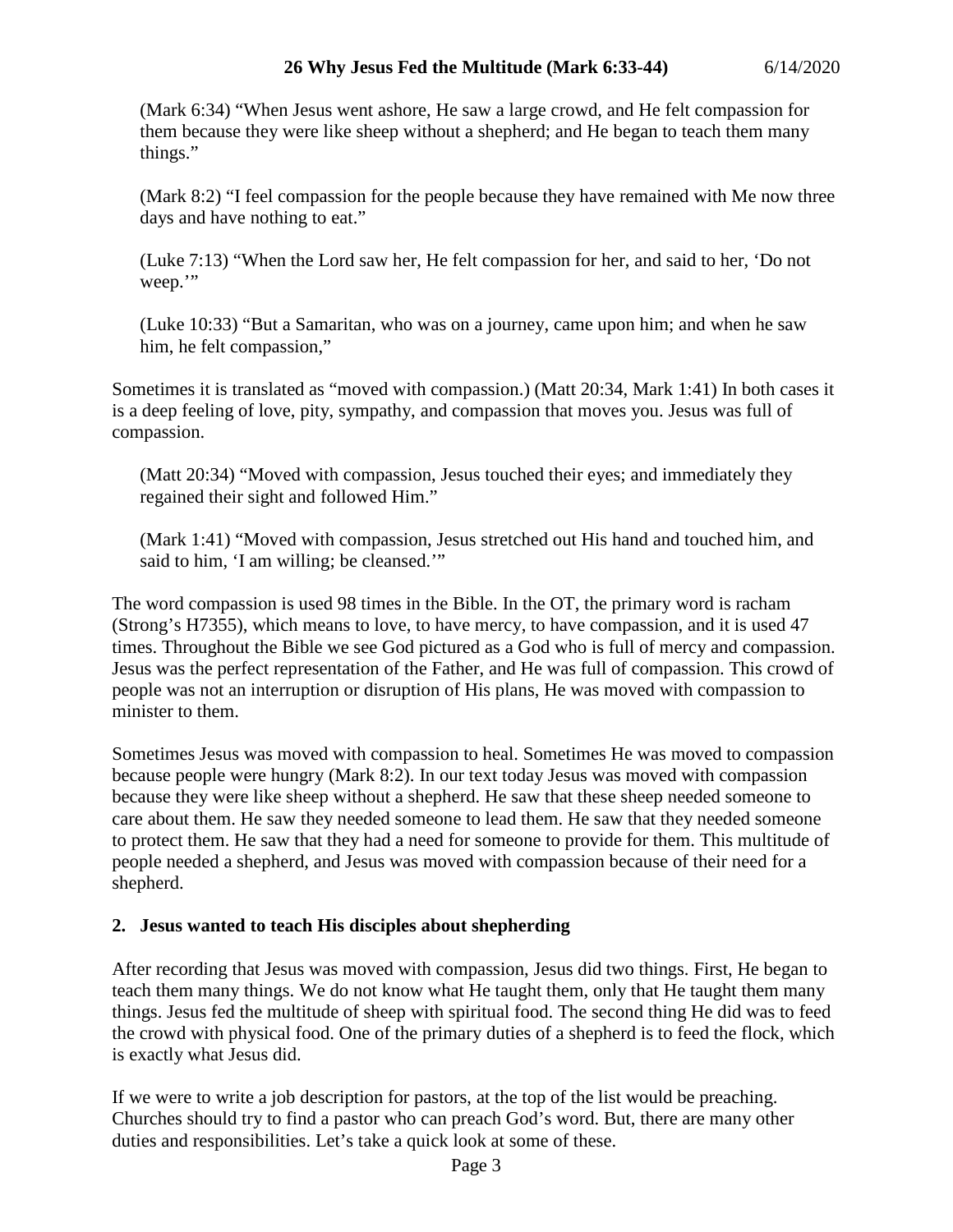In Numbers 27:15-17, Moses was about to be gathered to his people (die), and he records his conversation with the Lord. Moses spoke to the Lord, saying, 'Let the Lord, the God of the spirits of all flesh, appoint a man over the congregation who shall go out before them and come in before them, who shall lead them out and bring them in, that the congregation of the Lord may not be as sheep that have no shepherd.'" When Jesus saw the multitude and had compassion on them, He said that they were like sheep without a shepherd. It is the same concept as here in Numbers. A shepherd must lead the sheep. God expects pastors to lead the congregation.

(Num 27:15-17) "Moses spoke to the LORD, saying, {16} "Let the LORD, the God of the spirits of all flesh, appoint a man over the congregation {17} who shall go out before them and come in before them, who shall lead them out and bring them in, that the congregation of the LORD may not be as sheep that have no shepherd."

One of the primary jobs of shepherds is to feed the flock. There are lots of responsibilities for shepherds, but one of the most important ones is to feed the flock. In the Old Testament, the Hebrew word for shepherd is raah (Strong's H7462a). It is used 173 times and translated as feed in 75 verses and shepherd in 63 verses. This same concept of feeding the flock is carried over into the New Testament. For example, in Jesus' restoration of Peter in John 21, He asks Jesus three times if he loves Him. Notice Jesus' response each time. In the first instance, Jesus tells Peter to tend His lambs. The Greek word is bosko (Strong's G1006), which means to feed. The second time Jesus tells Peter to poimano (Strong's G4165) My sheep. Poimano means to shepherd. The third time Jesus tells Peter to bosko My sheep. The King James translates both words as feed. The English Standard Version translates it as feed, tend, and feed, and I think their translation is very accurate. One of the primary duties of a pastor is to feed the sheep.

(John 21:15-17) "So when they had finished breakfast, Jesus said to Simon Peter, "Simon, *son* of John, do you love Me more than these?" He said to Him, "Yes, Lord; You know that I love You." He said to him, "Tend My lambs." {16} He said to him again a second time, "Simon, *son* of John, do you love Me?" He \*said to Him, "Yes, Lord; You know that I love You." He said to him, "Shepherd My sheep." {17} He said to him the third time, "Simon, *son* of John, do you love Me?" Peter was grieved because He said to him the third time, "Do you love Me?" And he said to Him, "Lord, You know all things; You know that I love You." Jesus said to him, "Tend My sheep.

Last year I was at a store owned by a man who is an elder at a church here in Albuquerque. He told me that they had a new pastor who wanted to change things in the church. He told me that the pastor should not do anything but preach a sermon. He said a pastor should not lead the church, try to change the way things are done, or manage the church finances. In essence, this businessman wanted to have full control of the church and he did not want the pastor to have any authority to lead and manage. A shepherd must lead the flock, and he must also manage the affairs of the church. The man did not have a good understanding of church government. A pastor is an elder and the board of elders or pastors are charged with leading the flock and managing the affairs of the church. Notice what one of the qualifications of a pastor is in 1 Timothy 3:5. He must be able to manage and take care of the church of God.

(1 Tim 3:4-5) "*He must be* one who manages his own household well, keeping his children under control with all dignity {5} (but if a man does not know how to manage his own household, how will he take care of the church of God?),"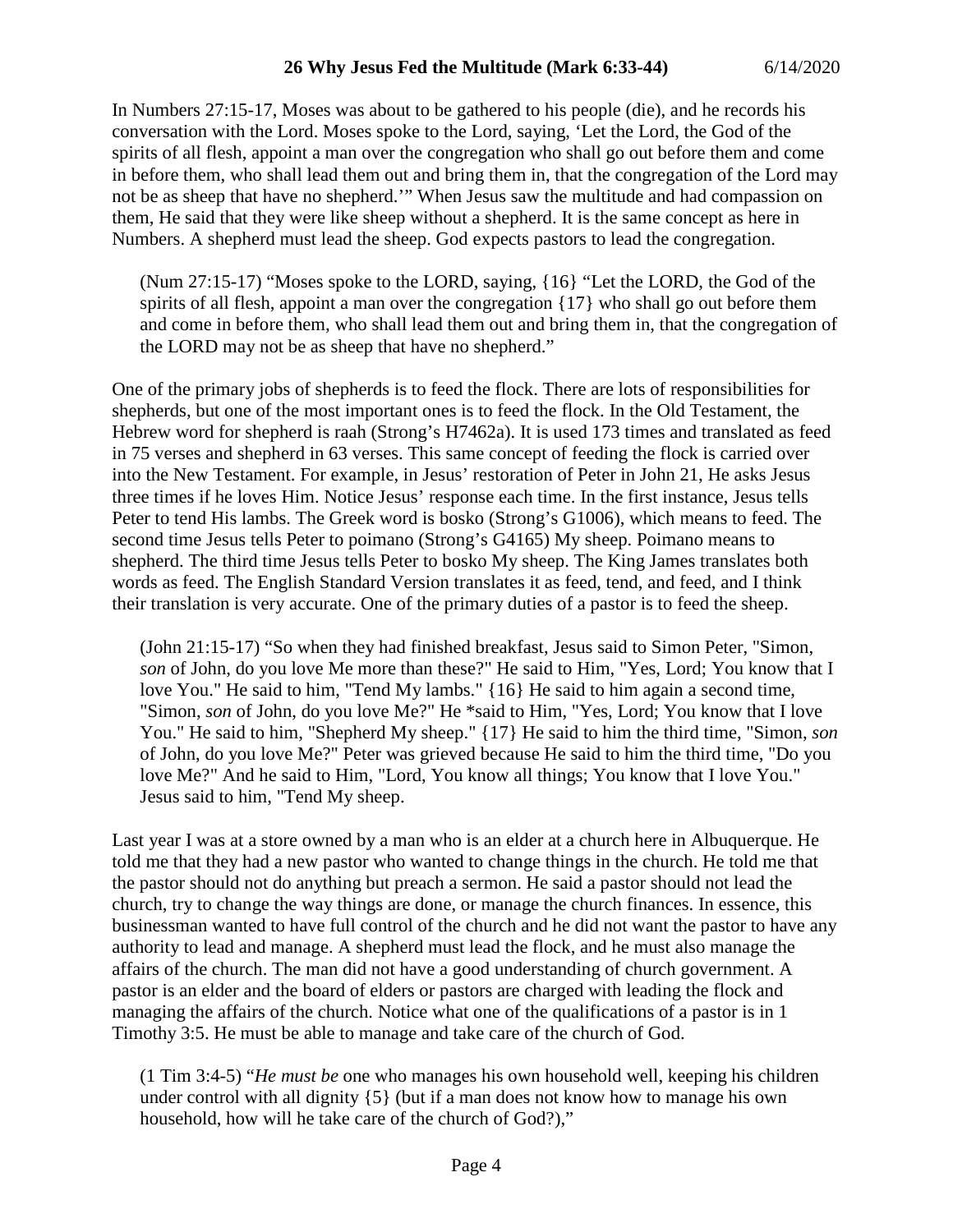## **26 Why Jesus Fed the Multitude (Mark 6:33-44)** 6/14/2020

For those that do not think that a pastor should have anything to do with the money, in Acts 4:34- 35, the congregation would bring offerings and lay them at the apostles' feet. I do not think there were elevated thrones with boxes at the feet of these apostolic thrones. I believe that under the feet means under the control and authority of the apostles. This is consistent with the use of under the feet throughout Scripture. The apostles were the leaders of the church, and they were distributing the money to those who had need. The apostles were also called elders and they were managing the affairs of the church.

(Acts 4:34-35) "For there was not a needy person among them, for all who were owners of land or houses would sell them and bring the proceeds of the sales {35} and lay them at the apostles' feet, and they would be distributed to each as any had need."

A shepherd must feed the flock, lead the flock, and manage the affairs of the church. In Acts 20:28-30, we find that a shepherd must also guard or protect the flock. Paul is meeting with the Ephesian elders, who are also called overseers. He tells them to "be on guard for yourselves and for all the flock, among which the Holy Spirit has made you overseers, to shepherd the church of God which He purchased with His own blood." Then, Paul tells them that after his departure savage wolves will come in, not sparing the flock. Paul is telling these shepherds to be on guard and protect the sheep. Shepherds do more than feed and lead and manage; they must also protect the flock. Keeping watch is also used to denote prayer. Shepherds need to pray over their flock.

(Acts 20:28-30) "Be on guard for yourselves and for all the flock, among which the Holy Spirit has made you overseers, to shepherd the church of God which He purchased with His own blood. {29} "I know that after my departure savage wolves will come in among you, not sparing the flock; {30} and from among your own selves men will arise, speaking perverse things, to draw away the disciples after them."

Another thing that shepherds must do is care for the flock. Notice what Jesus taught in John 10:10. He said that He was a good shepherd and a good shepherd lays down His life for the sheep. A hired hand, who is not a shepherd, sees a wolf and leaves the sheep and flees, because he is not concerned about the sheep. Shepherds have to be concerned about the sheep. They have to care about the sheep. They have to care so much that they are willing to lay their lives down for the sheep. They have to be willing to be inconvenienced to care for the sheep.

(John 10:11-13) "I am the good shepherd; the good shepherd lays down His life for the sheep. {12} He who is a hired hand, and not a shepherd, who is not the owner of the sheep, sees the wolf coming, and leaves the sheep and flees, and the wolf snatches them and scatters *them.* {13} *He flees* because he is a hired hand and is not concerned about the sheep."

I think that care and compassion go hand-in-hand. Shepherds must care about the flock, and they must have compassion on the flock. Compassion is one of the key components of being a shepherd. In Matthew 12:7, Jesus told the Pharisees that if they had understood that God desired compassion, they would not have condemned the innocent. His disciples were with Him when He said that to the Pharisees. I believe that Jesus had been trying to teach and role model compassion to His disciples ever since He began to disciple them. Jesus wanted His disciples to have compassion, and He also desires for us to have compassion.

(Matt 12:7) "But if you had known what this means, 'I DESIRE COMPASSION, AND NOT A SACRIFICE,' you would not have condemned the innocent."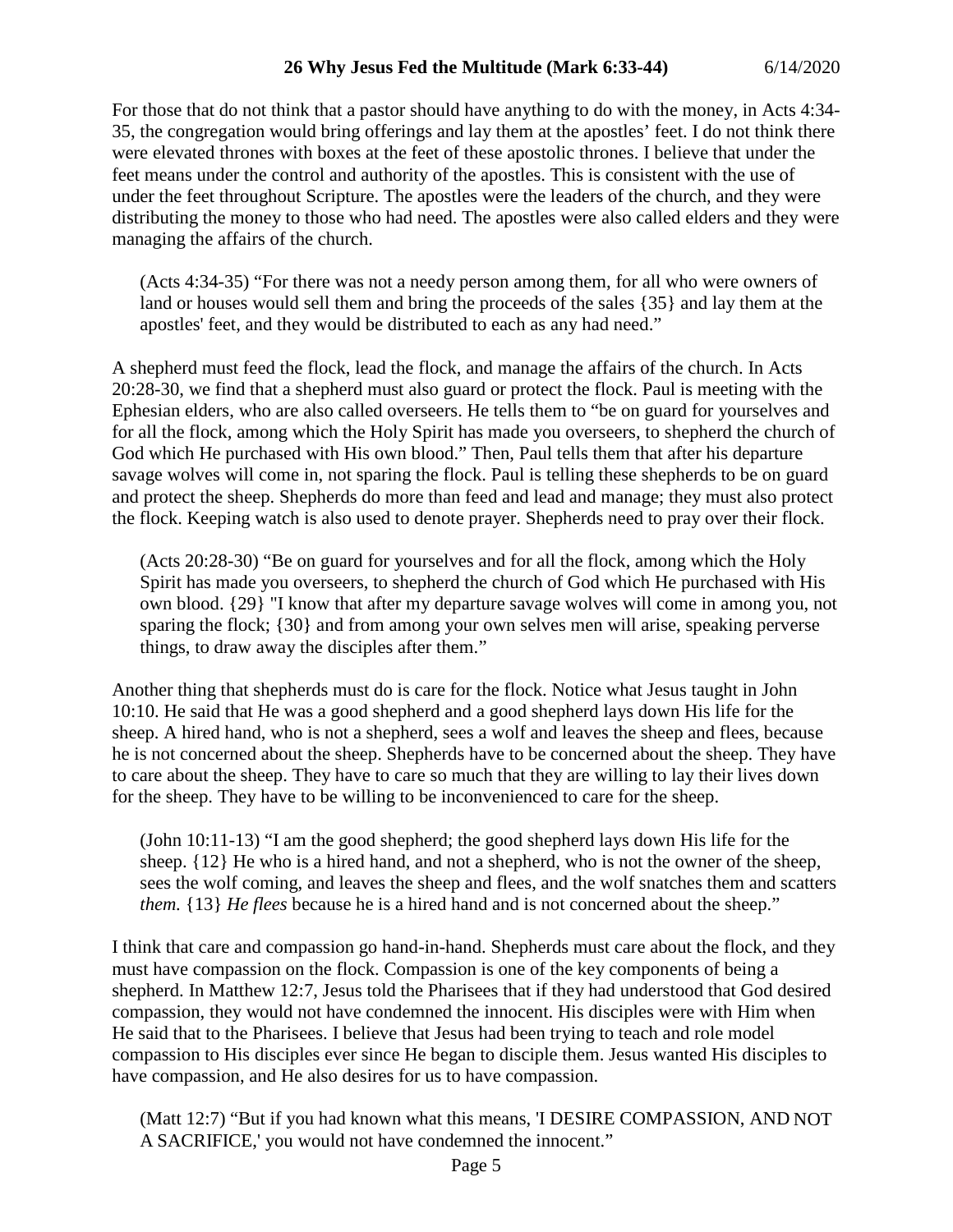In Colossians 3:12, Paul exhorted the church to put on a heart of compassion, kindness, humility, gentleness and patience. God wants the church to have compassion. Jesus had a heart of compassion. He fed the five thousand because He had compassion on them. He also was teaching us and giving us an example to follow.

(Col 3:12) "So, as those who have been chosen of God, holy and beloved, put on a heart of compassion, kindness, humility, gentleness and patience;"

I believe the second reason for Jesus feeding the five thousand was about instructing His disciples about shepherding the sheep. The reference to the sheep being without a shepherd is a significant clue about the meaning of the entire passage. Jesus saw this crowd of people as sheep without a shepherd. They did not have someone to lead them. They did not have someone to teach them God's word. They did not have someone to care for them and have compassion. There was no one to show compassion and care to the sheep. When Jesus commented that they were like sheep without a shepherd, all these various roles of a shepherd were missing, and Jesus saw their need.

If Jesus were going to look at the churches today and the multitudes, what would He say? Are the shepherds feeding the flocks? Are the shepherds watching over and praying over their flock? Are the shepherds showing care and concern for the flock? Are the shepherds doing a good job leading the flock and managing the affairs of the flock? What would Jesus say today?

What did Jesus teach the multitudes? Mark does not record the messages that He was teaching. He just said that He taught them many things. I believe that Jesus constantly taught about the kingdom of God. He may have been teaching them about seeking first the kingdom of God and all these things will be added to you. Jesus was all about proclaiming and demonstrating the kingdom of God, so teaching about God's provision would make perfect sense to me because the second thing that Jesus did was to feed the crowd. This was a large crowd, and Mark records that there were five thousand men. The actual crowd could have been somewhere between five thousand and thirty thousand. It really depends on how many women and children were there in addition to the five thousand men.

When Jesus said they were like sheep without a shepherd, I believe He is referring to Ezekiel 34, which is a prophetic rebuke to the shepherds of Israel. In this prophecy, God rebuked the shepherds for six things. Let's read the passage.

(Ez 34:2-6) "Son of man, prophesy against the shepherds of Israel, prophesy, and say unto them, thus saith the Lord GOD unto the shepherds; Woe be to the shepherds of Israel that do feed themselves! should not the shepherds feed the flocks? {3} Ye eat the fat, and ye clothe you with the wool, ye kill them that are fed: but ye feed not the flock. {4} The diseased have ye not strengthened, neither have ye healed that which was sick, neither have ye bound up that which was broken, neither have ye brought again that which was driven away, neither have ye sought that which was lost; but with force and with cruelty have ye ruled them.  $\{5\}$ And they were scattered, because there is no shepherd: and they became meat to all the beasts of the field, when they were scattered. {6} My sheep wandered through all the mountains, and upon every high hill: yea, my flock was scattered upon all the face of the earth, and none did search or seek after them."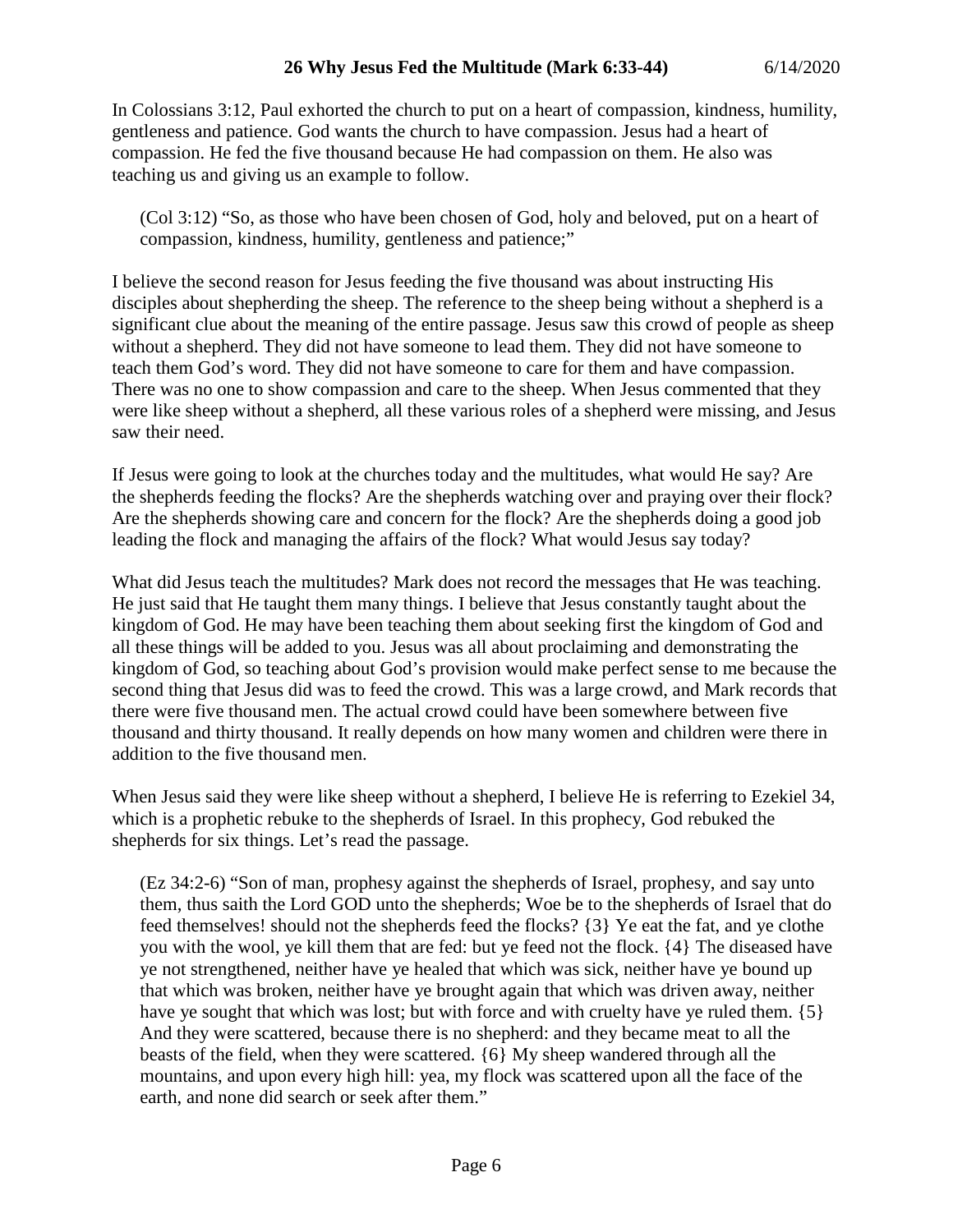- 1. The shepherds had fed themselves and not the flock.
- 2. The shepherds had not strengthened the sick or diseased, or bound up the broken.
- 3. The shepherds had not protected them from wild beasts (they became meat).
- 4. The shepherds had not brought back those that were driven away and searched out the lost.
- 5. The shepherds had led the flock (they wandered).
- 6. The shepherds had ruled with force and cruelty.

As we pick up the account in verse thirty-five, it is getting late and the disciples said the place was desolate and asked Jesus to send away the multitudes so that they could go to the surrounding villages and buy something to eat. The disciples were going to send them away and let them fend for themselves. Jesus wanted them to learn to take responsibility for the sheep. If the apostles were going to be the shepherds of His flock, they had to know what He expected them to do, and to start doing it. Jesus wanted His disciples to feed the flock, lead the flock, care for the flock, and to have compassion on the flock. Sending them away hungry was not an option. That was exactly the point of Ezekiel's prophetic rebuke to the leaders of Israel. They would have sent the multitude away to fend for themselves. Jesus wanted His under-shepherds to be concerned about feeding the flock, not just themselves. So, Jesus told His disciples, "YOU give them something to eat!" I can see the words under His breath, "What do I need to do to teach My disciples to think about the sheep and not just themselves.

(Mark 6:35-37) "When it was already quite late, His disciples came to Him and said, "This place is desolate and it is already quite late; {36} send them away so that they may go into the surrounding countryside and villages and buy themselves something to eat." {37} But He answered them, "You give them *something* to eat!" And they said to Him, "Shall we go and spend two hundred denarii on bread and give them *something* to eat?"

After commanding the disciples to feed the multitude, He commanded them all to sit down by groups on the green grass. Mark could have just said that Jesus commanded them to sit down in groups, but he chose to describe where they sat down, which is on the green grass. This passage is about teaching the disciples to shepherd. Where do we find green pastures? We find green pastures in Psalm 23, which is about the Lord being our Shepherd. "The Lord is my shepherd, I shall not want. He makes me lie down in green pastures." Jesus, the Shepherd, was not going to send the multitude away with want or need. He was going to feed them. He was going to have them sit down on the green grass or green pasture because He is the Chief Shepherd. Jesus was teaching His disciples about shepherding.

(Mark 6:38-40) "And He said to them, "How many loaves do you have? Go look!" And when they found out, they said, "Five, and two fish." {39} And He commanded them all to sit down by groups on the green grass. {40} They sat down in groups of hundreds and of fifties."

(Ps 23:1-2) "The LORD is my shepherd, I shall not want. {2} He makes me lie down in green pastures; He leads me beside quiet waters."

As I was praying about this passage this week, I heard a phrase, "The sheep do not exist for the sake of the shepherd; the shepherd exists for the sake of the sheep." Shepherds have to change their mindset. The focus of the shepherd must be on the sheep. He must be willing to lay His life down for the sheep.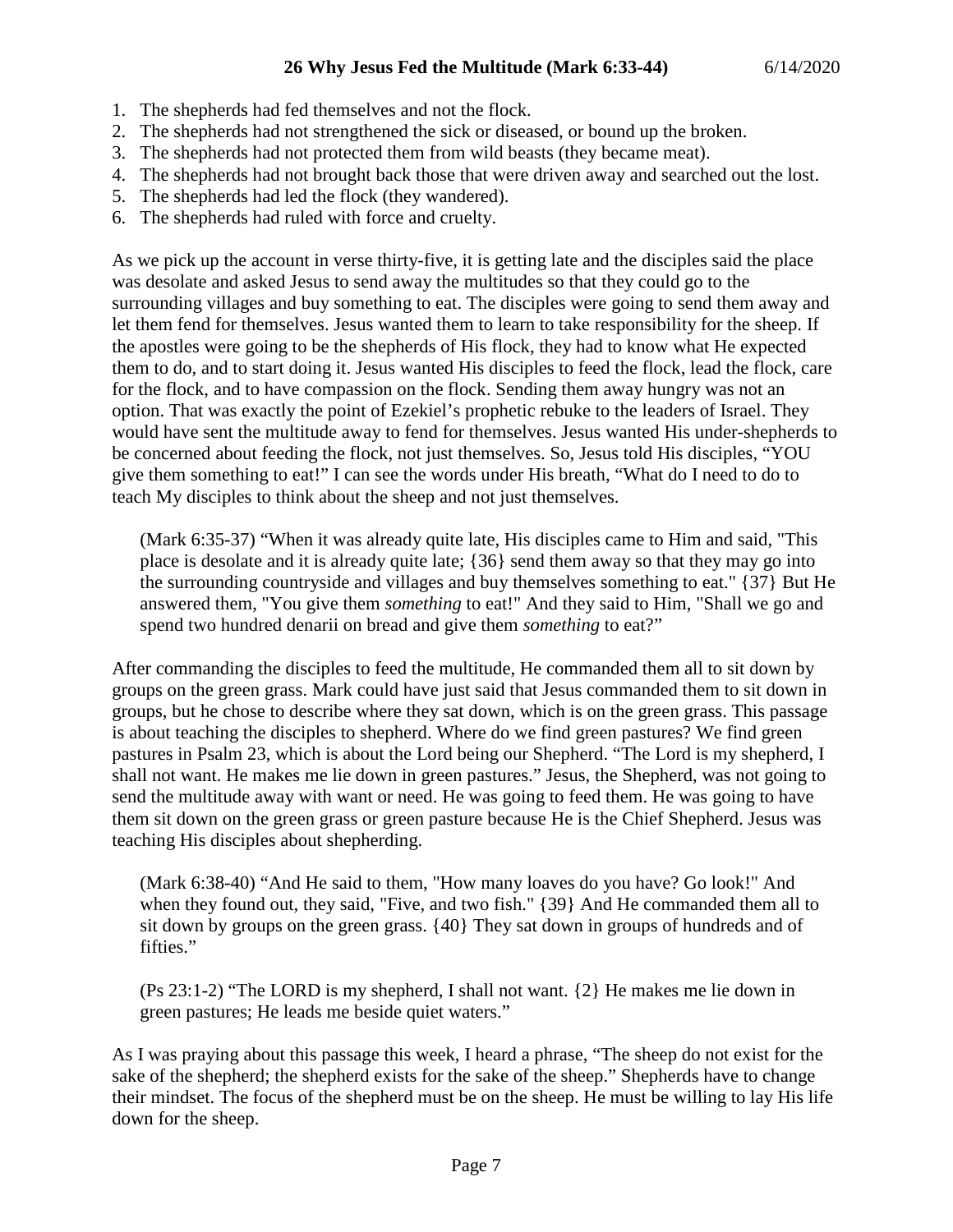In the past I have focused on how Jesus fed the five thousand men. I have looked at how He divided them up into groups of fifties and hundreds. Jesus showed tremendous organizational and leadership skills. I believe we can learn a lot from this example of His administration. Shepherds need to have strong administrative gifts. When Paul wrote his first letter to Timothy, he said that the elders who rule well are to be considered worthy of double honor, especially those who work hard at preaching and teaching. Paul is speaking about paying pastors well, particularly those who do it well. Notice the two things that Paul mentions, ruling well and preaching/teaching. Those are two very important aspects of a shepherd's job. To rule well, leaders have to be strong administratively. Without a good administration, things will be chaotic, and out of order. Jesus gave a great example of how to handle a large multitude of people. You must break them down into smaller, more manageable groups. The same principle applies in bigger churches today.

(1 Tim 5:17) "The elders who rule well are to be considered worthy of double honor, especially those who work hard at preaching and teaching."

Another important lesson for Shepherds to learn is about trusting God for provision. When Jesus told the disciples to feed them, they asked if they should go spend two hundred denarii to give them something to eat. They were looking at the resources it would take rather than looking at God to supernaturally provide. Then, Jesus asked the disciples how much they had, they said five loaves and two fish. Then, Jesus took what they had, blessed it and began giving it to them to distribute. God miraculously multiplied what they had and everyone ate and was satisfied.

(Mark 6:41-44) "And He took the five loaves and the two fish, and looking up toward heaven, He blessed *the food* and broke the loaves and He kept giving *them* to the disciples to set before them; and He divided up the two fish among them all. {42} They all ate and were satisfied, {43} and they picked up twelve full baskets of the broken pieces, and also of the fish. {44} There were five thousand men who ate the loaves."

When Moses stood at the Red Sea and the Egyptian army was pursuing close behind, he had to trust God to part the waters. Either God would part the waters of they were going to be taken captive by the Egyptian army. They had to trust God for the miracle.

When Peter and John were going to the temple to pray, there was a man who was lame from his mother's womb, and he was begging alms. Peter and John said, "Look at us! We do not possess silver and gold, but what I do have, I give to you: In the name of Jesus Christ the Nazarene, walk!" People look at Peter, as if he had made the lame man walk. Peter replied that it was the name of Jesus that the man had been made well. When we minister to others, we can take what God has given us, which may be just faith, and we can act on that faith and let God do the healing or whatever else needs to be done. Leaders have to trust in God's provision, not their own resources. This was another aspect of the lesson that Jesus was teaching His disciples.

(Acts 3:6-16) "But Peter said, "I do not possess silver and gold, but what I do have I give to you: In the name of Jesus Christ the Nazarene—walk!... {12} But when Peter saw *this,* he replied to the people, "Men of Israel, why are you amazed at this, or why do you gaze at us, as if by our own power or piety we had made him walk?...{16} And on the basis of faith in His name, *it is* the name of Jesus which has strengthened this man whom you see and know; and the faith which *comes* through Him has given him this perfect health in the presence of you all."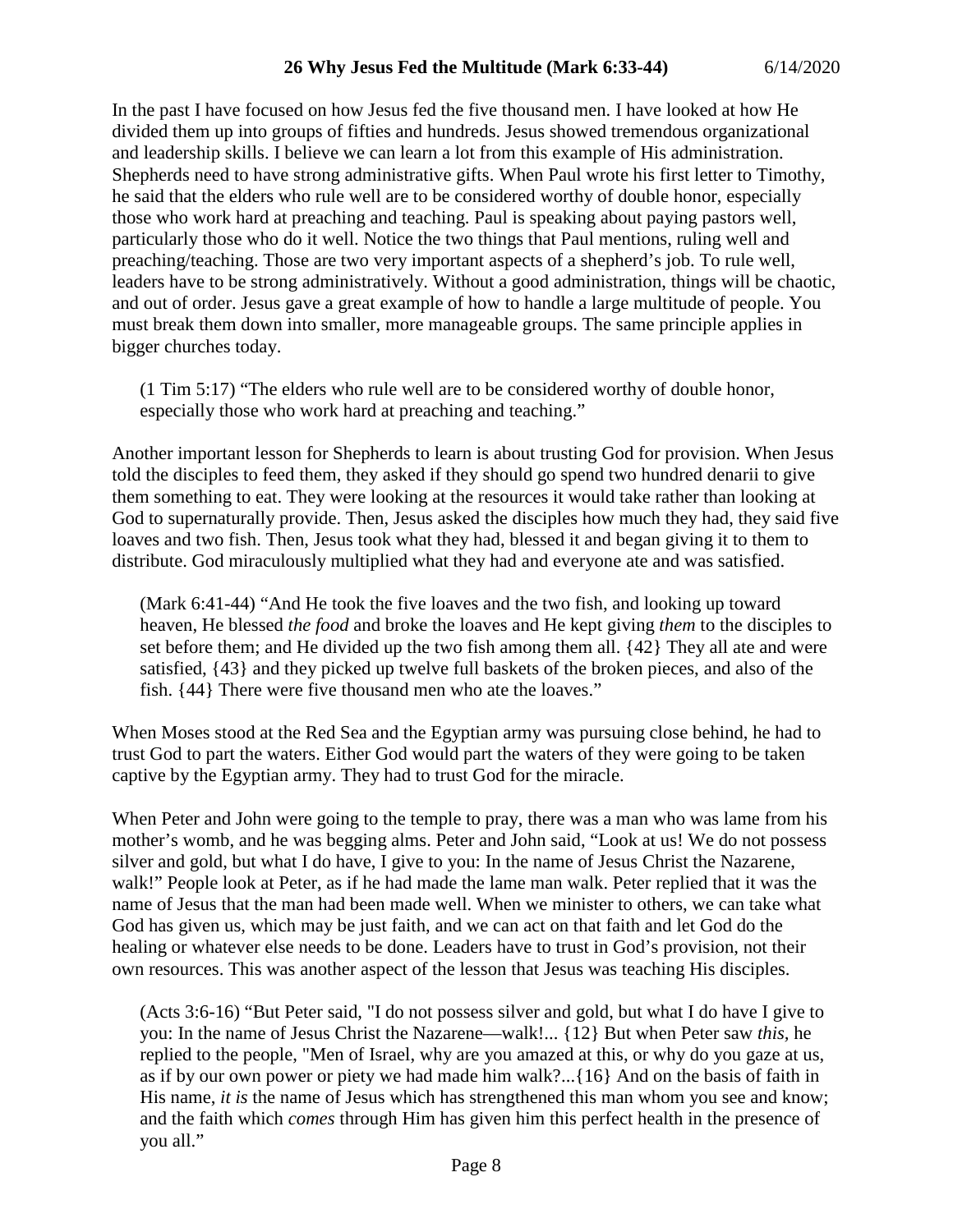## **Conclusion and Applications**

This morning we saw how Jesus was grieving on the inside and wanting to get some time to Himself. The disciples were weary and needed rest. But the crowds came and Jesus had compassion on the multitudes. He depended on the strength and grace that the Father gave Him and He ministered to the multitudes. He fed them spiritually, and then He fed them physical food. I believe that the main point of our passage today is not how Jesus fed the five thousand but why He fed the five thousand. Jesus wanted to teach the Shepherds about being shepherds.

Shepherds have to lead people. Shepherds have to be care for the sheep, and that includes making sure that they are well fed. Shepherds have to feed the sheep, and that is one of the most important jobs that a shepherd does. Pastors must shepherd God's flock showing with care, concern, and compassion. Pastors must use wisdom in how they rule and administrate. Finally, pastors need to always look for God's provision in every situation. It is God that provides materially for us. It is God who provides miraculously for healings and other things. For from Him and through Him are all things. Shepherds must always look to God and be full of faith.

What about you this morning? This passage may have been about leaders, but there are applications for all of us.

- Do you have compassion on people?
- When you see people in need, do you send them off to fend for themselves, or do you take the responsibility to meet their need?
- The shepherds that Ezekiel prophesied were selfish, being only concerned about themselves. Are you selfish? Do you look out merely for yourself or do you consider others more important?
- When you have needs or see needs in others, do you trust God to meet those needs?
- When it comes to administration and order, how well do you rule? Do you rule well? Are things done in an orderly manner in your life and ministry?

God was teaching the disciples about leading and caring for His flock. He is still teaching us today about leading and caring for His flock. God is preparing us to be those who care for the needs and shepherd those around us. I believe that God is still looking at the multitudes today and saying they are like sheep without a shepherd. God wants us to be those shepherds who are not hirelings, but good shepherds who are there to take care of His people. Let's pray.